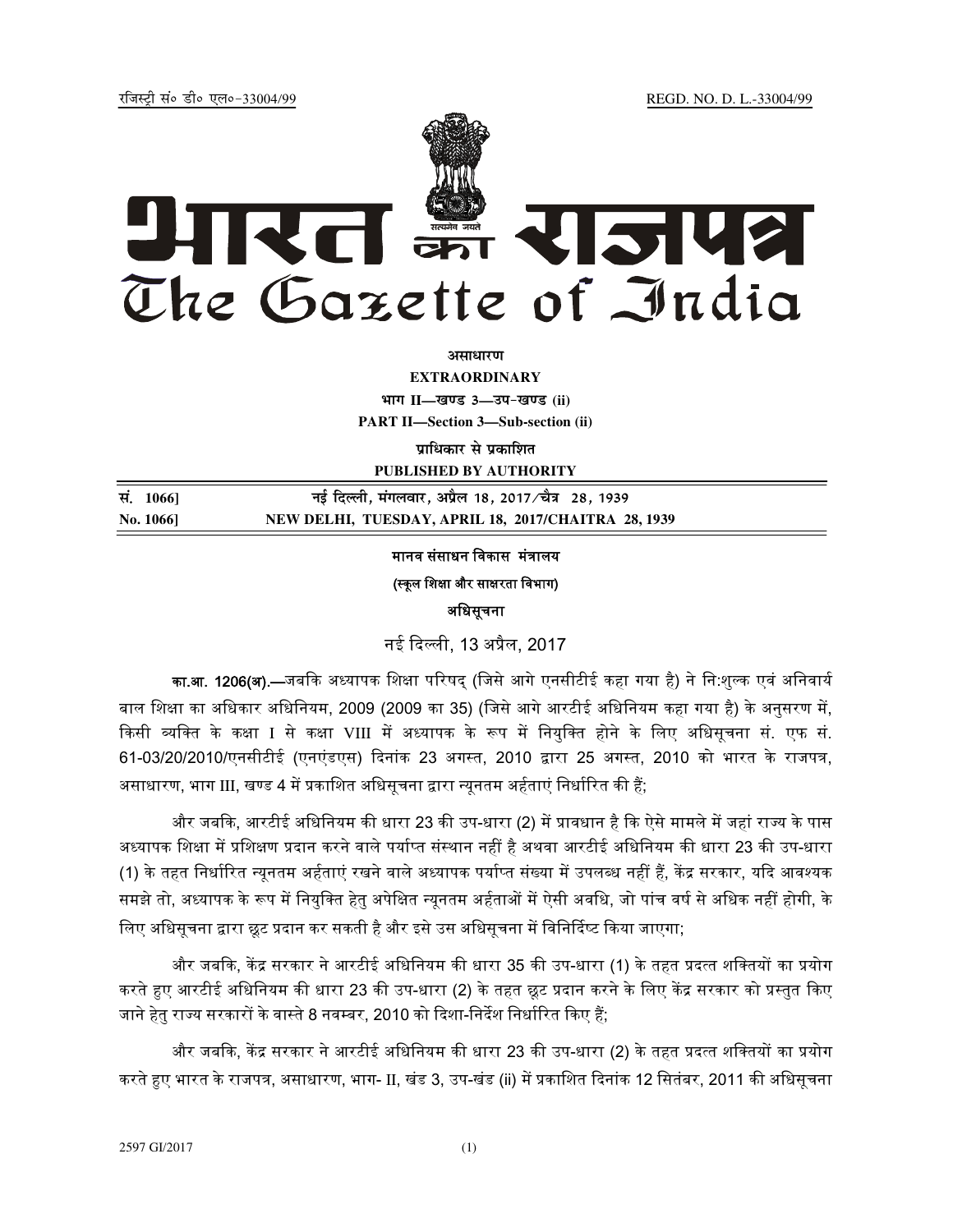सं. का. आ. 2067(अ) दिनांक 26 अगस्त. 2011 के द्वारा असम राज्य सरकार को 31 मार्च, 2015 तक की अवधि के लिए छट प्रदान की थी:

और जबकि, असम राज्य सरकार ने दिनांक 28 जून, 2016 के अपने पत्र द्वारा निम्नलिखित प्रस्तुत किया:-

- (क) त्रिनांक 26 अगस्त, 2011 को प्रदत्त समय-सीमा विस्तार दिनांक 31 मार्च, 2015 तक वैध था, परंतु भर्ती प्रक्रिया एनसीटीई के सभी दिशा-निर्देशों को पूरा करते हुए केवल 2012 और 2013 के दौरान ही संचालित की जा सकी। वास्तव में भारत सरकार द्वारा प्रदत्त 5 वर्ष की विस्तारित अवधि में से केवल दो वर्ष का ही प्रभावी रूप से उपयोग किया जा सका<sup>.</sup>
- (ख) वर्ष 2014-15 से पीएबी ने असम सरकार के तहत नियमित रिक्तियां भरे जाने तक एसएसए, असम के तहत आगे भर्ती की प्रक्रिया रोकने की शर्त लगाई है। असम सरकार द्वारा वर्ष 2014 में लगभग 7229 नियमित प्राथमिक शिक्षकों की उक्त भर्ती की प्रक्रिया तत्काल आरंभ की गई, परंतु समूची प्रक्रिया में लंबित उच्च न्यायालय के निर्देश के कारण 27 जन, 2016 तक विलंब हुआ;

और जबकि, असम राज्य सरकार ने एनसीटीई की 25 अगस्त, 2010 को भारत के राजपत्र में प्रकाशित अधिसूचना में इसके द्वारा निर्धारित न्युनतम अर्हता मानदंडों में छूट में विस्तार के लिए केंद्र सरकार को एक प्रस्ताव भेजा था;

और जबकि, केंद्र सरकार ने शिक्षा का अधिकार अधिनियम की धारा 23 की उप-धारा (2) के तहत छूट को आगे बढ़ाने के लिए असम राज्य सरकार के प्रस्ताव की जांच की और उस पर विचार किया;

अब, तत्पश्चात्, शिक्षा का अधिकार अधिनियम की धारा 23 की उप-धारा (2) द्वारा प्रदत्त शक्तियों का प्रयोग करते हुए, केंद्र सरकार ने दिनांक 23 अगस्त, 2010 की फा. सं. 61-03/20/2010/एनसीटीई(एनएंडएस) द्वारा भारत के राजपत्र में यथा-प्रकाशित एनसीटीई द्वारा कक्षा- I से VIII के संबंध में अधिसूचित न्यूनतम शिक्षक अर्हता मानकों के संबंध में असम के लिए छूट को आगे बढ़ाया है जो इस प्रकार है:-

- (क) कक्षा- I- V में शिक्षक की नियुक्ति के लिए प्रारंभिक शिक्षा (चाहे किसी भी नाम से जाना जाए) में 2 वर्षीय डिप्लोमा; और
- (ख) कक्षा VI से VIII में शिक्षक की नियुक्ति के लिए शिक्षा (बीएड) में एक वर्षीय स्नातक डिग्री।
- 1. उपर्युक्त छूट एक वर्ष, चार माह और पच्चीस दिन की अवधि जो आरटीई अधिनियम की 23 की उप-धारा (2) के अंतर्गत इस अधिसूचना की तारीख से आकलित पांच वर्ष से बची अवधि है, तक वैध रहेगी और निम्नलिखित शर्तों के अध्यधीन होगी, नामत:
	- i. जैसा कि एनसीटीई की उपर्युक्त अधिसूचना में निर्दिष्ट किया गया है, असम सरकार एनसीटीई द्वारा दिनांक 11 फरवरी, 2011 को जारी दिशा-निर्देशों के अनुसरण में शिक्षक पात्रता परीक्षा (जिसे आगे टीईटी कहा गया है) आयोजित करेगी और टीईटी को उत्तीर्ण करने वाले व्यक्तियों पर ही प्रारंभिक कक्षाओं में शिक्षक के रूप में नियुक्ति हेतु विचार किया जा सकता है;
	- ii. राज्य सरकार और अन्य स्कूल प्रबंधक एनसीटीई की उपर्युक्त अधिसूचना द्वारा निर्धारित, न्यूनतम अर्हता मानकों के अनरूप भर्ती नियमों को संशोधित करेंगे;
	- iii. नियुक्ति के मामले में, राज्य सरकार उन पात्र अभयर्थियों को प्राथमिकतता देगी जो एनसीटीई की दिनांक 25 अगस्त, 2010 की अधिसूचना में निर्धारित न्यूनतम अर्हताएं रखते हैं और इसके पश्चात् ही, पात्र अभ्यर्थियों पर इस अधिसूचना में निर्धारित छूट प्राप्त अर्हताओं के साथ विचार किया जाएगा;
	- iv. शिक्षकों की नियुक्ति के लिए विज्ञापन का राज्य और राज्य के बाहर व्यापक प्रचार किया जाना चाहिए;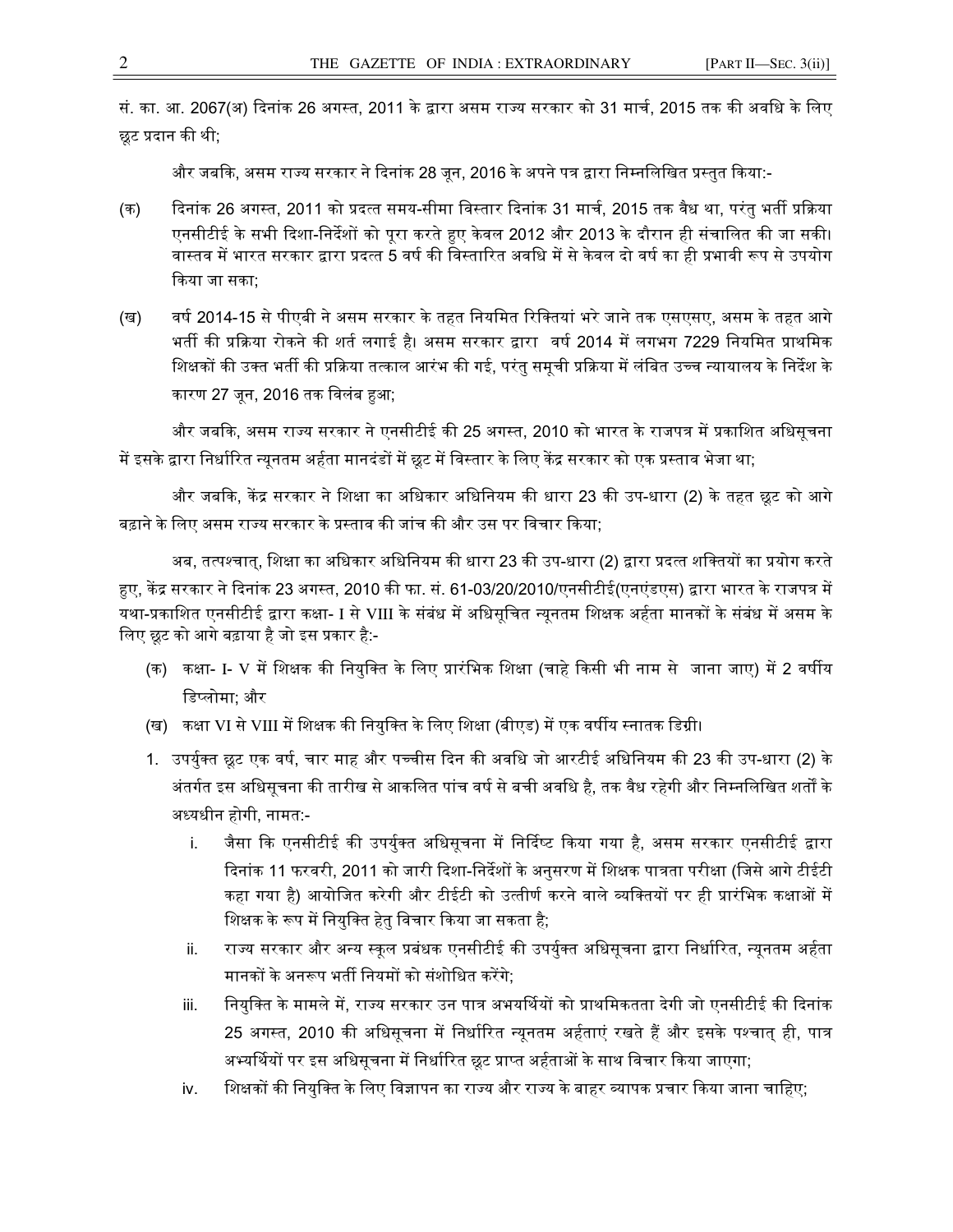- v. राज्य सरकार और अन्य स्कुल प्रबंधक यह सुनिश्चित करेंगे कि जिन शिक्षकों के पास एनसीटीई की उपर्युक्त अधिसूचना में निर्धारित न्युनतम शैक्षिक और व्यावसायिक अर्हताएं नहीं हैं वे इन्हें शिक्षा के अधिकार अधिनियम की धारा 23 की उप-धारा (2) के तहत निर्धारित समय सीमा के तहत प्राप्त करेंगे;
- vi. राज्य सरकार और अन्य स्कुल प्रबंधक यह सनिश्चित करेंगे कि जो शिक्षक छुट प्राप्त अर्हताओं के तहत नियुक्त किए गए हैं वे 31 मार्च, 2019 के अंदर एनसीटीई अधिसूचना में निर्धारित न्यूनतम अर्हताएं प्राप्त करेंगे<sup>.</sup>
- 2. एनसीटीई द्वारा दिनांक 11 फरवरी, 2011 के पत्र द्वारा जारी टीईटी दिशा-निर्देशों के पैरा 5 के उप-पैरा (iii) के अनुसरण में राज्य में की गई शिक्षकों की नियुक्तियों के संबंध में असम सरकार द्वारा टीईटी की परीक्षा में बैठने के लिए निम्नलिखित व्यक्ति भी पात्र होंगे नामत:
	- i. कक्षा- I से V के लिए- न्यूनतम 50% अंकों के साथ वरिष्ठ माध्यमिक (या समकक्ष);
	- ii. कक्षा VI से VIII के लिए- न्यूनतम 50% अंकों के साथ स्नातक।

[फा. सं. 18-1/2015-ईई.4] अनीता करवल, संयुक्त सचिव

## **MINISTRY OF HUMAN RESOURCE DEVELOPMENT**

### **(Department of School Education and Literacy)**

#### **NOTIFICATION**

New Delhi, the 13th April, 2017

 **S.O. 1206(E).—**Whereas the National Council for Teacher Education (hereinafter referred to as NCTE), in pursuance of sub-section (1) of section 23 of the Right of Children to Free and Compulsory Education Act, 2009 (35 of 2009), (hereinafter referred to as the RTE Act), laid down the minimum qualifications for a person to be eligible for appointment as a teacher in classes I to VIII vide Notification number F No. 61-03/20/2010/NCTE(N&S), dated 23<sup>rd</sup> August, 2010, published in the Gazette of India, Extraordinary, Part III, Section 4, dated the 25<sup>th</sup> August, 2010;

 And whereas, sub-section (2) of section 23 of the RTE Act provides that where a State does not have adequate institutions offering courses or training in teacher education, or teachers possessing minimum qualifications laid down under sub-section (1) of section 23 of the RTE Act are not available in sufficient numbers, the Central Government may, if it deems necessary, by notification, relax the minimum qualifications required for appointment as a teacher for such period, not exceeding five years, as may be specified in that notification;

 And whereas, in exercise of the powers under sub-section (1) of section 35 of the RTE Act, the Central Government laid down the guidelines on 8<sup>th</sup> November, 2010 for the State Governments for submitting proposal to the Central Government for grant of relaxation under sub-section (2) of section 23 of the RTE Act;

 And whereas, the Central Government in exercise of the powers under sub-section (2) of section 23 of the RTE Act granted relaxation to the State Government of Assam for a period up to 31<sup>st</sup> March, 2015 *vide* notification number S.O. 2067(E), dated the 26<sup>th</sup> August, 2011 published in the Gazette of India, Extraordinary, Part II, Section 3, Sub-section (ii), dated the  $12<sup>th</sup>$  September, 2011;

And whereas, the State Government of Assam vide its letter dated  $28<sup>th</sup>$  June, 2016 submitted the following, namely:-

- (a) Extension accorded on  $26<sup>th</sup>$  August, 2011 was valid till  $31<sup>st</sup>$  March, 2015, but recruitment process could be conducted during 2012 and 2013 only, fulfilling all guidelines of NCTE. In fact, only two years out of five years of extension accorded by Government of India could be effectively utilized;
- (b) Since the year 2014-15, PAB has imposed a condition restricting further recruitment sanction under SSA, Assam, till regular vacancies under Government of Assam are filled up. The process for the said recruitment of about 7229 regular Primary Teachers were initiated immediately by Government of Assam in 2014, but the entire process got delayed due to pending High Court direction till  $27<sup>th</sup>$  June, 2016;
- (c) Moreover, the remaining vacancies under Government of Assam could not be filled up due to issues relating to fund etc. at the level of Govt. of Assam;